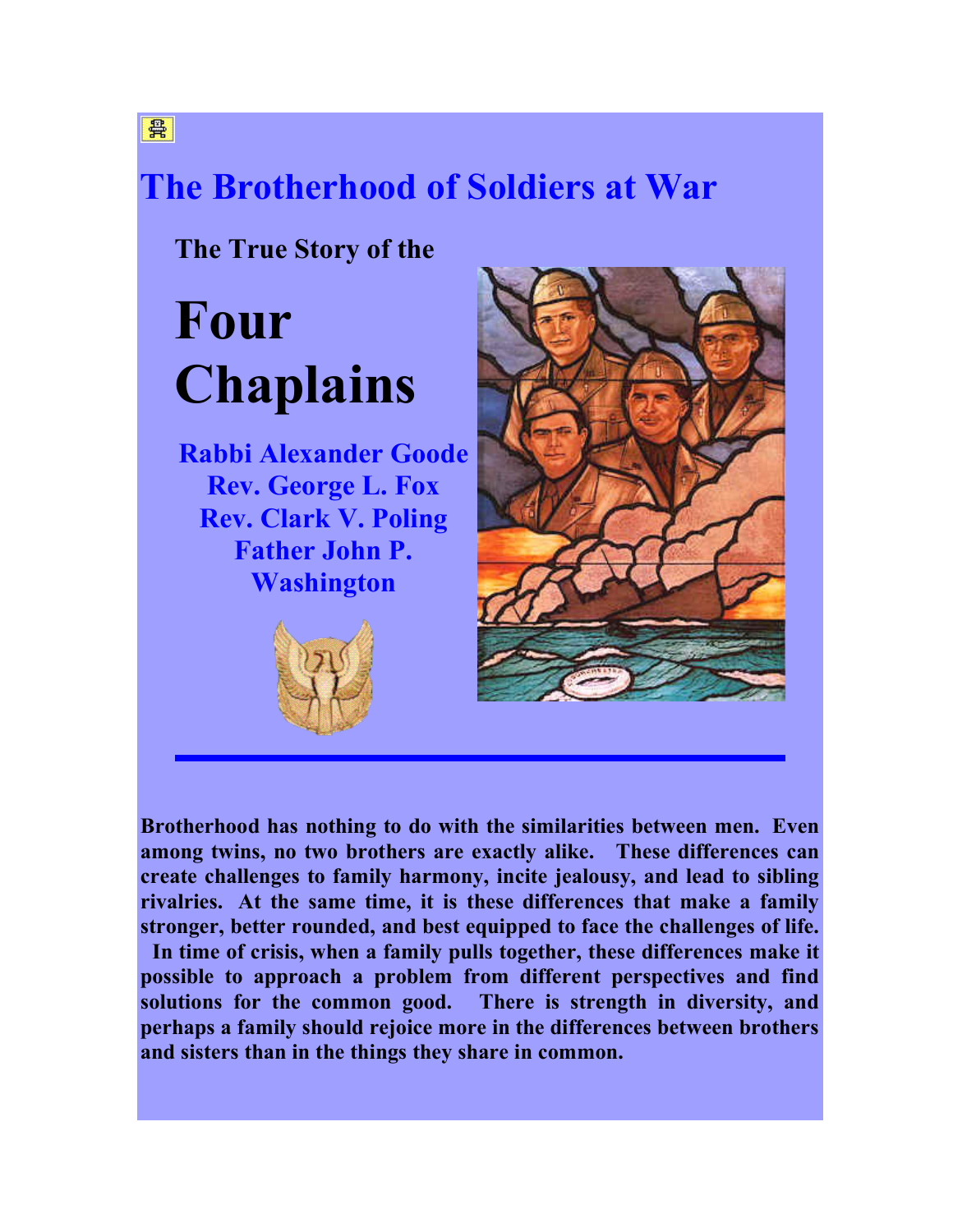**In November, 1942 four young men "found each other" while attending Chaplain's School at Harvard University. They had enough in common to bond them together. At age 42, George Fox was the "older brother". The youngest was 30-year old Clark Poling, and less than three years separated him from the other two, Alexander Goode and John Washington. A common cause brought them together, the desire to render service to their Nation during the critical years of World War II.**

**Between the early days of May to late July, the four had entered military service from different areas of the country. Reverend Fox enlisted in the Army from Vermont the same day his 18-year old son Wyatt enlisted in the Marine Corps. During World War I, though only 17 years old, Fox had convinced the Army he was actually 18 and enlisted as a medical corps assistant. His courage on the battlefield earned him the Silver Star, the Croix de Guerre, and the Purple Heart. When World War II broke out he said,** *"I've got to go. I know from experience what our boys are about to face. They need me."* **This time, however, he didn't enlist to heal the wounds of the body. As a minister he was joining the Chaplains Corps to heal the wounds of the soul.**

**Reverend Clark V. Poling was from Ohio and pastoring in New York when World War II threatened world freedom. He determined to enter the Army, but not as a Chaplain.** *"I'm not going to hide behind the church in some safe office out of the firing line,"* **he told his father when he informed him of his plans to serve his country. His father, Reverend Daniel Poling knew something of war, having served as a Chaplain himself during World War I. He told his son,** *"Don't you know that chaplains have the highest mortality rate of all? As a chaplain you'll have the best chance in the world to be killed. You just can't carry a gun to kill anyone yourself."* **With new appreciation for the role of the Chaplains Corps, Clark Poling accepted a commission and followed in his father's footsteps.**

**Like Clark Poling, Alexander Goode had followed the steps of his own father in ministry. His first years of service were in Marion, Indiana; then he moved on to York, Pennsylvania. While studying and preparing to minister to the needs of others, "Alex" had joined the National Guard. Ten months before Pearl Harbor he sought an assignment in the Navy's Chaplains Corps, but wasn't initially accepted. When war was declared, he wanted more than ever to serve the needs of those who went**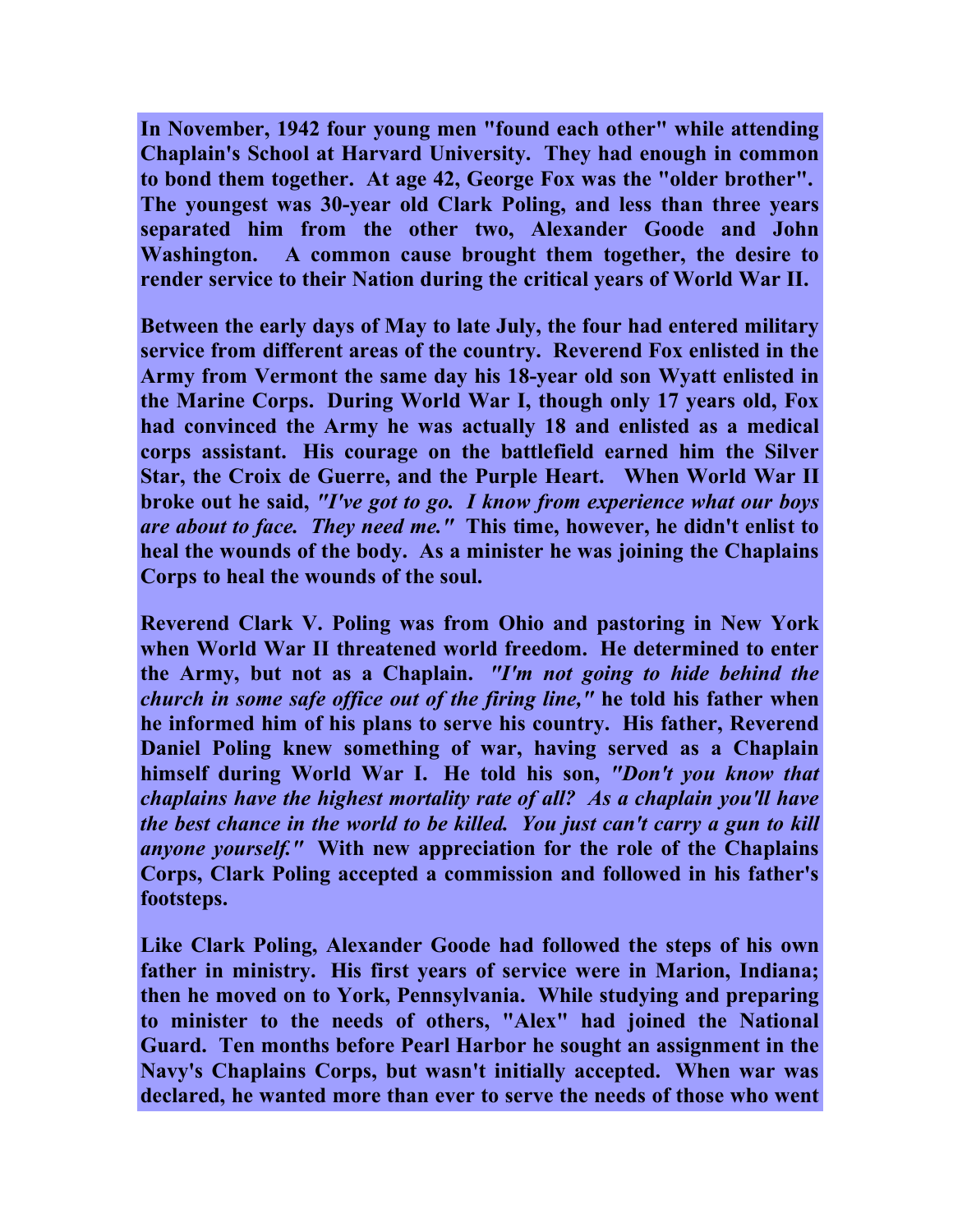**in harm's way to defend freedom and human dignity. He chose to do so as a U.S. Army Chaplain.**

**One look at the be-speckled, mild mannered John P. Washington, would have left one with the impression that he was not the sort of man to go to war and become a hero. His love of music and beautiful voice belied the toughness inside. One of nine children in an Irish immigrant family living in the toughest part of Newark, New Jersey, he had learned through sheer determination to hold his own in any fight. By the time he was a teenager he was the leader of the South Twelfth Street Gang. Then God called him to ministry, returning him to the streets of New Jersey to organize sports teams, play ball with young boys who needed a strong friend to look up to, and inspire others with his beautiful hymns of praise and thanksgiving.**

**Upon meeting at the Chaplains' school, the four men quickly became friends. One of Clark Poling's cousins later said,** *"They were all very sociable guys, who seemed to have initiated interfaith activities even before the war. They hit it off well at chaplains' school. Sharing their faith was not just a first-time deal for them. They were really very close. They had prayed together a number of times before that final crisis."* **(Reverend David Poling)**

**The observation pointed out by Clark's cousin is of note, for the men of whom he spoke were unique. Their close bond might easily have marked them as "The Four Chaplains" long before a fateful night three months after they first met, when their actions would forever make the title synonymous with the names of George L. Fox, Alexander D. Goode, Clark V. Poling, and John P. Washington. The differences in their backgrounds and personalities could have been easily outweighed by their common calling to ministry, had it not been for one major difference:**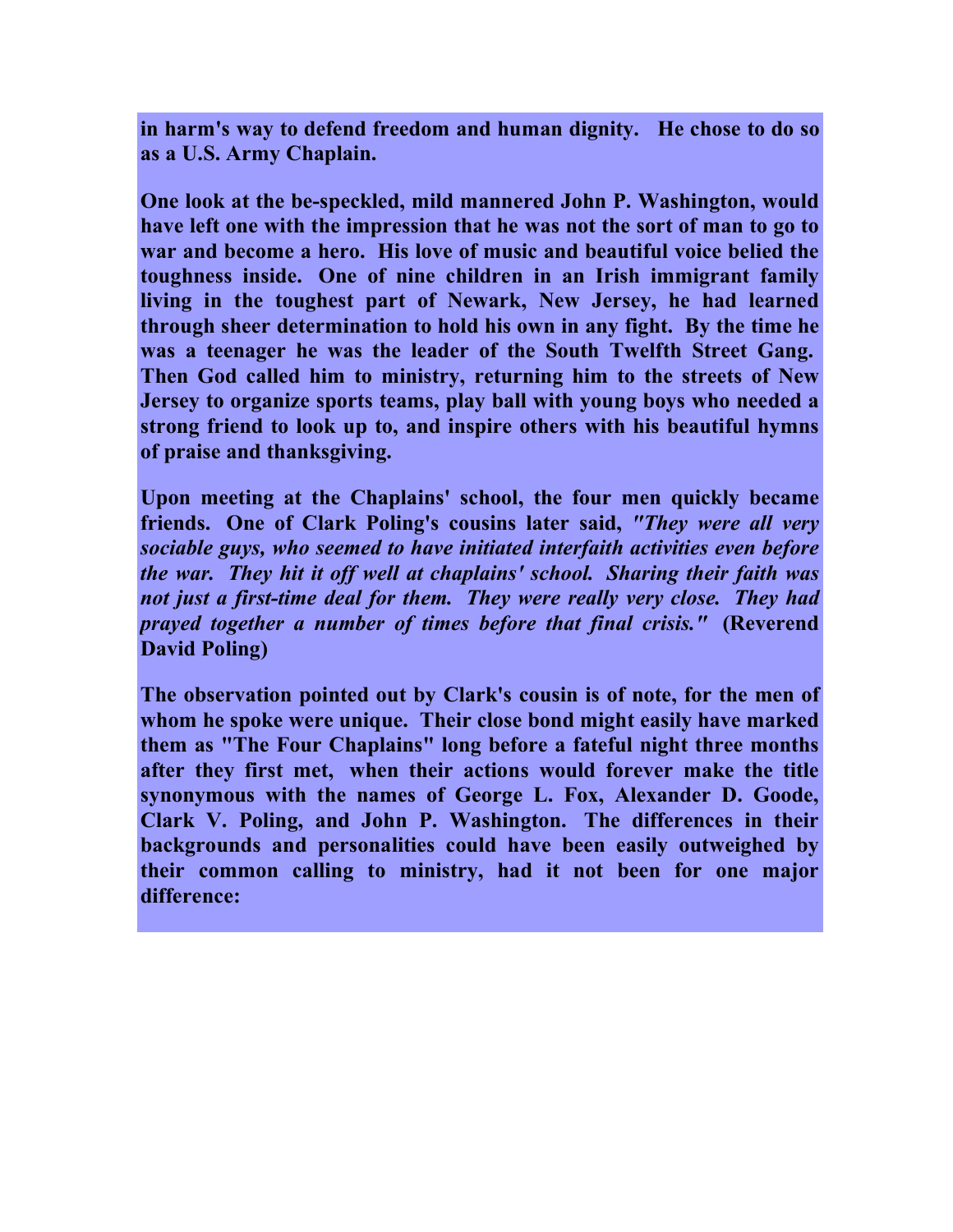- **Reverend Fox was a Methodist Minister**
- **Reverend Poling was a Dutch Reformed Minister**
- **Father Washington was a Catholic Priest**
- **Rabbi Goode was Jewish**



**In a world where differences have all too often created conflict and separated brothers, the Four Chaplains found a special kind of unity, and in that unity they found strength. Despite the differences, they became "brothers" for they had one unseen characteristic in common that overshadowed everything else. They were brothers because:**

## **They All Four Shared the same Father!**

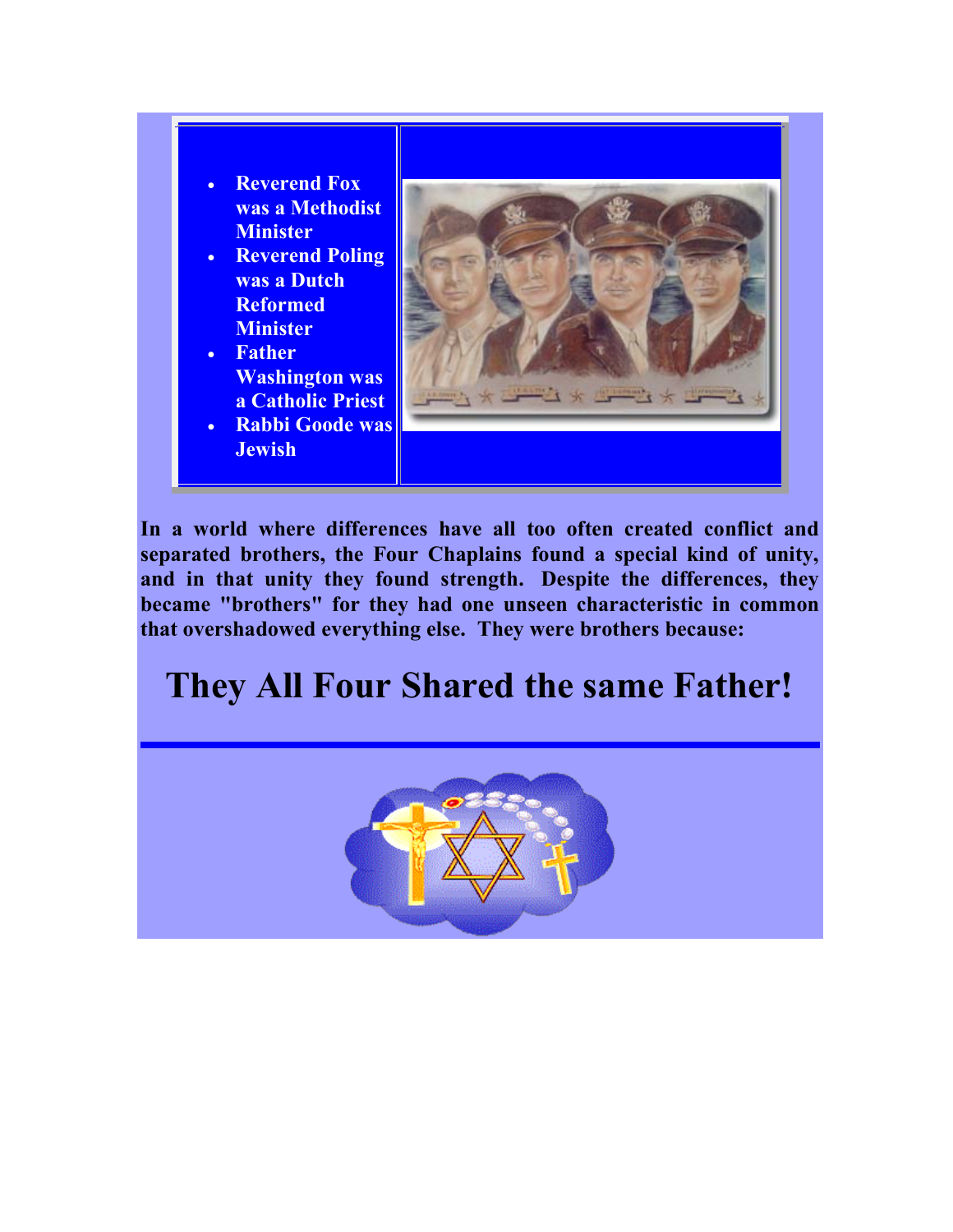## *U.S.A.T. Dorchester*

**The** *U.S.A.T. Dorchester* **was an aging, luxury coastal liner that was no longer luxurious. In the nearly four years from December 7, 1941 to September 2, 1945 more than 16 million American men and women were called upon to defend human dignity and freedom on two fronts, in Europe and the Pacific. Moving so large a force to the battlefields was a monumental effort, and every available ship was being pressed into service. Some of these were converted into vessels of war, others to carrying critical supplies to the men and women in the field. The**  *Dorchester* **was designated to be a transport ship. All non-critical amenities were removed and cots were crammed into every available space. The intent was to get as many young fighting men as possible on each voyage. When the soldiers boarded in New York on January 23, 1943 the** *Dorchester* **certainly was filled to capacity. In addition to the Merchant Marine crew and a few civilians, young soldiers filled every available space. There were 902 lives about to be cast to the mercy of the frigid North Atlantic.**

**As the** *Dorchester* **left New York for an Army base in Greenland, many dangers lay ahead. The sea itself was always dangerous, especially in this area known for ice flows, raging waters, and gale force winds. The greatest danger, however, was the ever present threat of German submarines, which had recently been sinking Allied ships at the rate of 100 every month. The** *Dorchester* **would be sailing through an area that had become infamous as "Torpedo Junction".**

**Most of the men who boarded for the trip were young, frightened soldiers. Many were going to sea for the first time and suffered sea-sickness for days. They were packed head to toe below deck, a steaming human sea of fear and uncertainty. Even if they survived the eventual Atlantic crossing, they had nothing to look forward to, only the prospects of being thrown into the cauldron of war on foreign shores. They were men in need of a strong shoulder to lean on, a firm voice to encourage them, and a ray of hope in a world of despair. In their midst moved four men, Army Chaplains, called to put aside their own fears and uncertainties to minister to the needs of others.**

**Perhaps Chaplain Fox thought of his own 18-year old son, serving in the Marine Corps, as he walked among the young soldiers on the** *Dorchester***, giving strength and Spiritual hope to those he could. Before leaving he**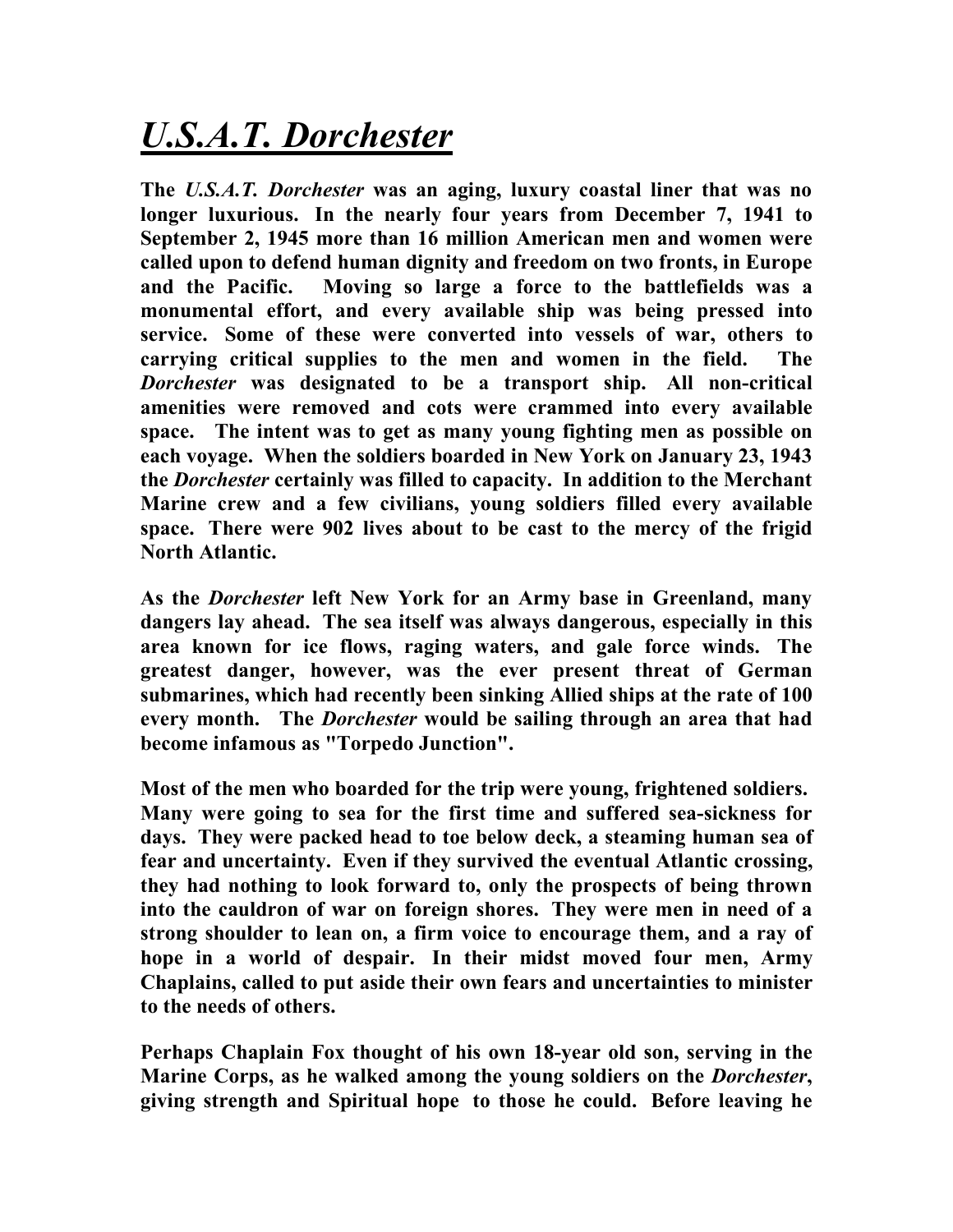**had said goodbye to his wife and 7 year old daughter Mary Elizabeth. It was Chaplain Fox's second war, for the "war to end all wars" ..... HADN'T!**

**In other parts of the ship Father Washington likewise did his best to soothe the fears of those about him. As a Catholic Priest he was single and hadn't left behind a wife or children, but there were eight brothers and sisters at home to fear for him and pray for his safety. Now his closest brothers were the other three Chaplains on the** *Dorchester***. They leaned on each other for strength, as they tried daily to mete that strength out to others. Surely as he prayed for his make-shift parish, Father Washington also whispered a prayer for Chaplain Fox, Chaplain Poling and Rabbi Goode. Not only had Chaplain Fox left a son and daughter behind, Rabbi Goode had left behind a loving wife and 3 year old daughter. Chaplain Poling's son Corky was still an infant, and within a month or two his wife would be giving birth to their second child. In time of war, perhaps being single had its advantages.**

**With so many men crammed into so small a space, all of them so much in need of the ray of hope Spiritual guidance could afford, differences ceased to be important. All of the soldiers shared the same level of misery and fear, whether Protestant, Catholic, or Jew. The title "Rabbi", "Father", or "Reverend" was of little consequence when a man needed a CHAPLAIN. A prayer from Rabbi Goode could give strength to the Catholic soldier as quickly as a hymn from the beautiful voice of Father Washington could warm the heart of a Protestant. The Jewish soldier facing an uncertain future on foreign shores could draw on the strength of a Protestant to help him face tomorrow. When sinking in the quicksand of life one doesn't ask for the credentials of he who offers the hand of hope, he simply thanks God that the helping hand is there.**

**The crossing was filled with long hours of boredom and misery. Outside, the chilly Arctic winds and cold ocean spray coated the** *Dorchester's* **deck with ice. Below deck the soldiers' quarters were hot from too many bodies, crammed into too small a place, for too many days in a row. Finally, on February 2nd, the** *Dorchester* **was within 150 miles of Greenland. It would have generated a great sense of relief among the young soldiers crowded in the ship's berths, had not the welcomed news been tempered by other news of grave concern. One of the** *Dorchester's* **three Coast**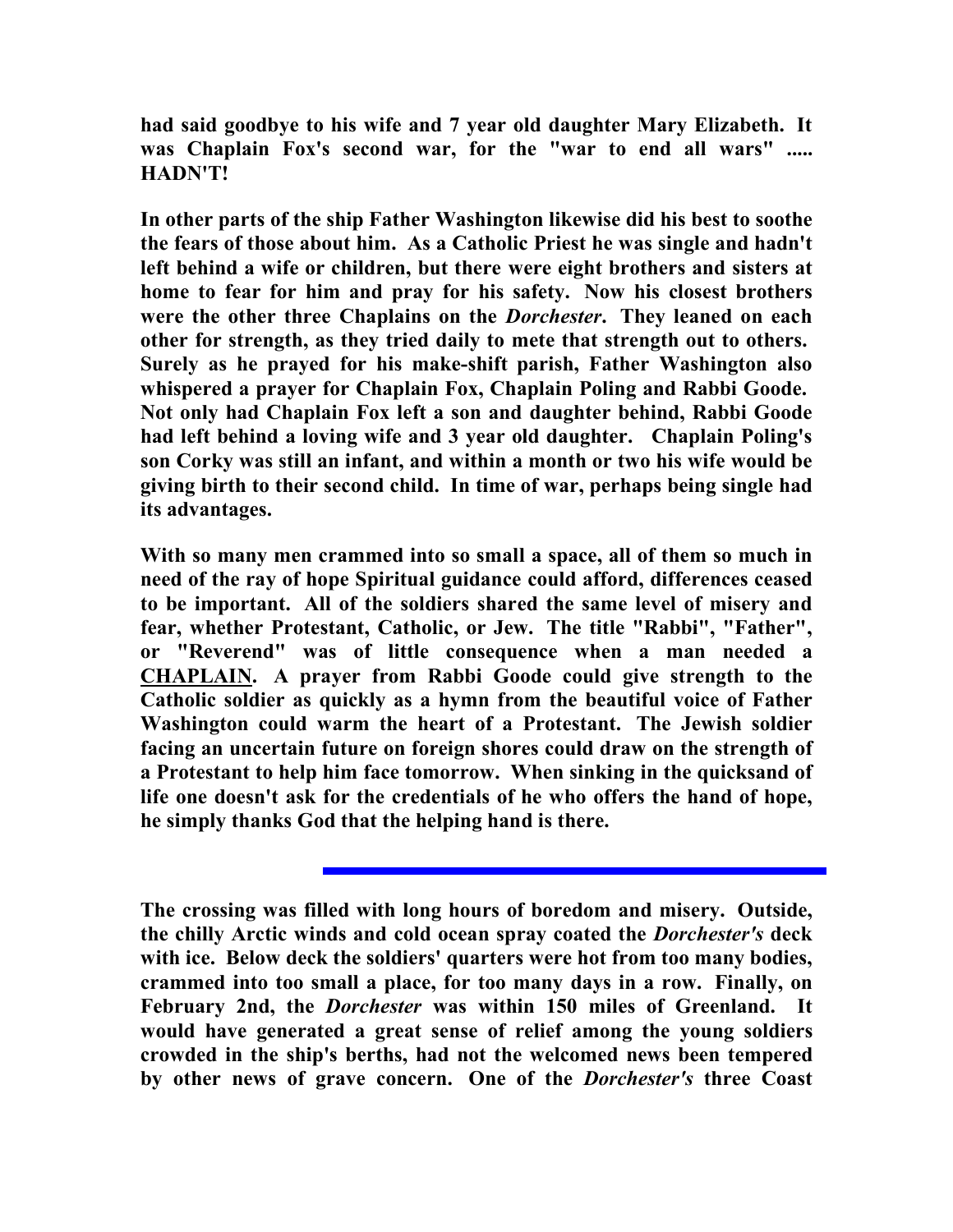**Guard escorts had received sonar readings during the day, indicating the presence of an enemy submarine in "Torpedo Junction".**

**Hans Danielson, the** *Dorchester's* **captain, listened to the news with great concern. His cargo of human lives had been at sea for ten days, and was finally nearing its destination. If he could make it through the night, air cover would arrive with daylight to safely guide his ship home. The problem would be surviving the night. Aware of the potential for disaster, he instructed the soldiers to sleep in their clothes and life jackets....just in case. Below deck however, it was hot and sweaty as too many bodies lay down, closely packed in the cramped quarters. Many of the men, confident that tomorrow would dawn without incident, elected to sleep in their underwear. The life jackets were also hot and bulky, so many men set them aside as an unnecessary inconvenience.**

**Outside it was another cold, windy night as the midnight hour signaled the passing of February 2nd and the beginning of a new day. In the distance a cold, metal arm broke the surface of the stormy seas. At the end of that arm, a German U-Boat (submarine) captain monitored the slowly passing troop transport. Shortly before one in the morning he gave the command to fire.**

**Quiet moments passed as silent death reached out for the men of the**  *Dorchester***, then the early morning was shattered by the flash of a blinding explosion and the roar of massive destruction. The "hit" had been dead on, tossing men from their cots with the force of its explosion. A second torpedo followed the first, instantly killing 100 men in the hull of the ship. Power was knocked out by the explosion in the engine room, and darkness engulfed the frightened men below deck as water rushed through gaping wounds in the** *Dorchester's* **hull. The ship tilted at an unnatural angle as it began to sink rapidly, and piles of clothing and life jackets were tossed about in the darkness where no one would ever find them. Wounded men cried out in pain, frightened survivors screamed in terror, and all groped frantically in the darkness for exits they couldn't find. Somewhere in that living hell, four voices of calm began to speak words of comfort, seeking to bring order to panic and bedlam. Slowly soldiers began to find their way to the deck of the ship, many still in their underwear, where they were confronted by the cold winds blowing down from the arctic. Petty Officer John J. Mahoney, reeling from the cold, headed back towards his cabin. "Where are you going?" a voice of calm in the sea of distressed asked?**

**"To get my gloves," Mahoney replied.**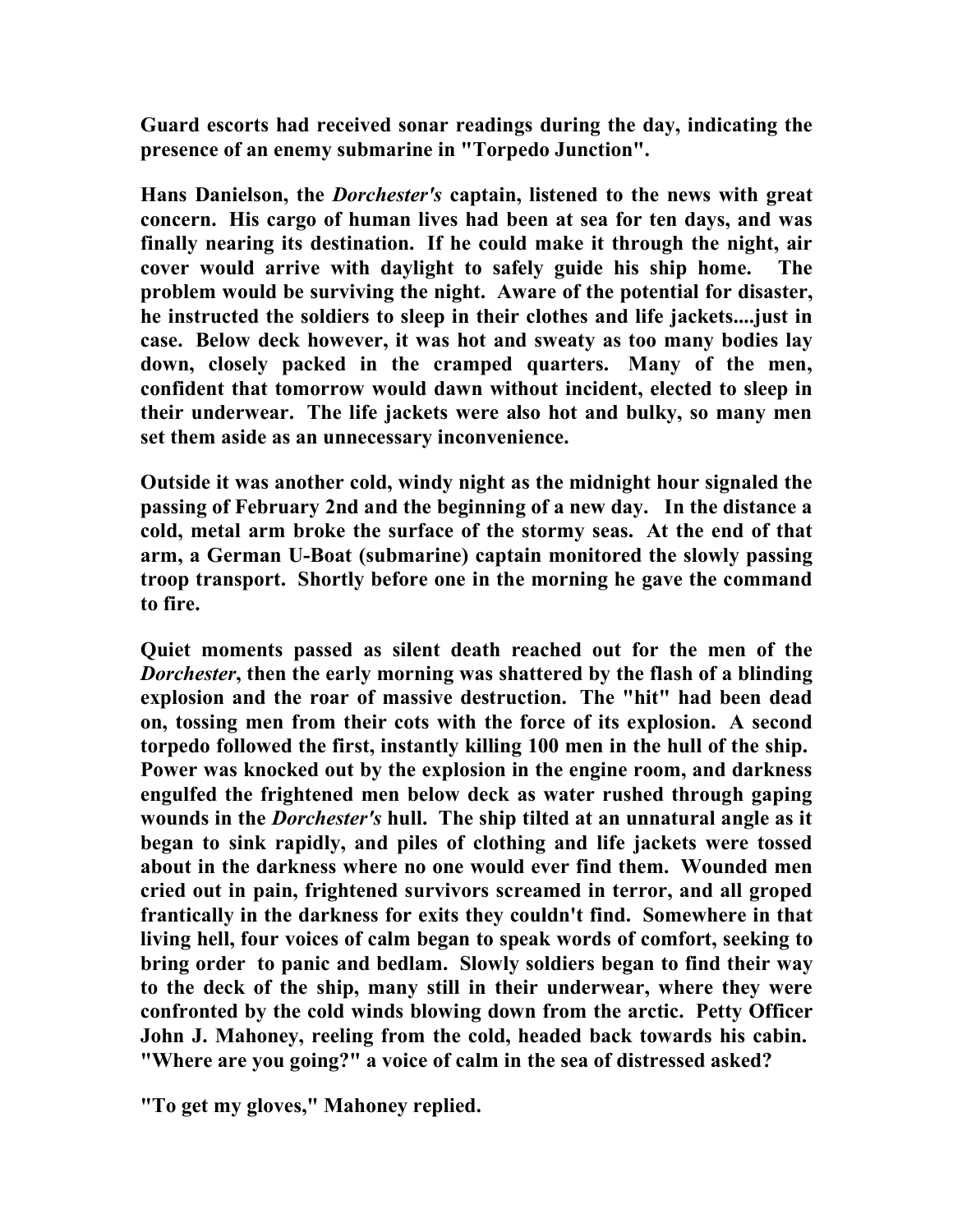**"Here, take these," said Rabbi Goode as he handed a pair of gloves to the young officer who would never have survived the trip to his cabin and then back to safety.**

**"I can't take those gloves," Mahoney replied.**

**"Never mind," the Rabbi responded. "I have two pairs." Mahoney slipped the gloves over his hands and returned to the frigid deck, never stopping to ponder until later when he had reached safety, that there was no way Rabbi Goode would have been carrying a spare set of gloves. As that thought finally dawned on him he came to a new understanding of what was transpiring in the mind of the fearless Chaplain. Somehow, Rabbi Goode suspected that he would himself, never leave the** *Dorchester* **alive.**

**Before boarding the** *Dorchester* **back in January, Reverend Poling had asked his father to pray for him,** *"Not for my safe return, that wouldn't be fair. Just pray that I shall do my duty...never be a coward...and have the strength, courage and understanding of men. Just pray that I shall be adequate."* **He probably never dreamed that his prayer request would be answered so fully. As he guided the frightened soldiers to their only hope of safety from the rapidly sinking transport, he spoke calm words of encouragement, urging them not to give up. In the dark hull of the**  *Dorchester***, he was more than adequate. He was a hero.**

**Likewise Reverend Fox and Father Washington stood out within the confines of an unimaginable hell. Wounded and dying soldiers were ushered into eternity to the sounds of comforting words from men of God more intent on the needs of others, than in their own safety and survival. Somehow, by their valiant efforts, the Chaplains succeeded in getting many of the soldiers out of the hold and onto the** *Dorchester's* **slippery deck.**

**In the chaos around them, life boats floated away before men could board them. Others capsized as panic continued to shadow reason and soldiers loaded the small craft beyond limit. The strength, calm, and organization of the Chaplains had been so critical in the dark hull. Now, on deck, they found that their mission had not been fully accomplished. They organized the effort, directed men to safety, and left them with parting words of encouragement. In little more than twenty minutes, the** *Dorchester* **was almost gone. Icy waves broke over the railing, tossing men into the sea, many of them without life jackets. In the last moments of the transport's**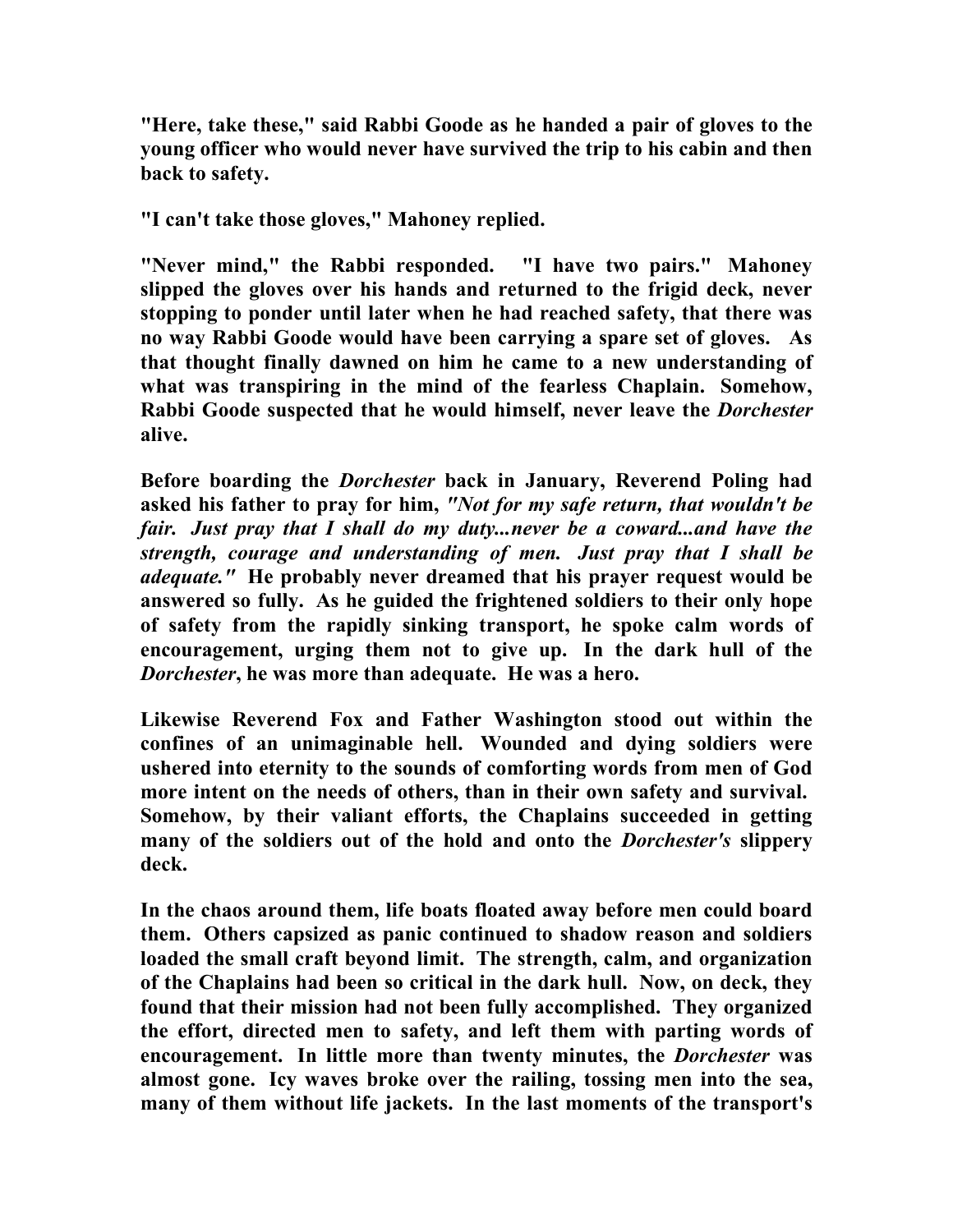**existence, the Chaplains were too occupied opening lockers to pass out life jackets to note the threat to their own lives.**

**In less than half an hour, water was beginning to flow across the deck of the sinking**  *Dorchester***. Working against time the Chaplains continued to pass out the life vests from the lockers as the soldiers pressed forward in a ragged line. And then....the lockers were all empty...the life jackets gone. Those still pressing in line began to realize they were doomed, there was no hope. And then something amazing happened, something those who were there would never forget. All Four Chaplains began taking their own life jackets off....and putting them on the men around them. Together they sacrificed their last shred of hope for survival, to insure the survival of other men.... most of them total strangers. Then time ran out. The Chaplains had done all they could for those who would survive, and nothing more could be done for the remaining...including themselves.**



**Those who had been fortunate enough to reach lifeboats struggled to distance themselves from the sinking ship, lest they be pulled beneath the ocean swells by the chasm created as the transport slipped into a watery grave. Then, amid the screams of pain and horror that permeated the cold dark night, they heard the strong voices of the Chaplains. "Shma**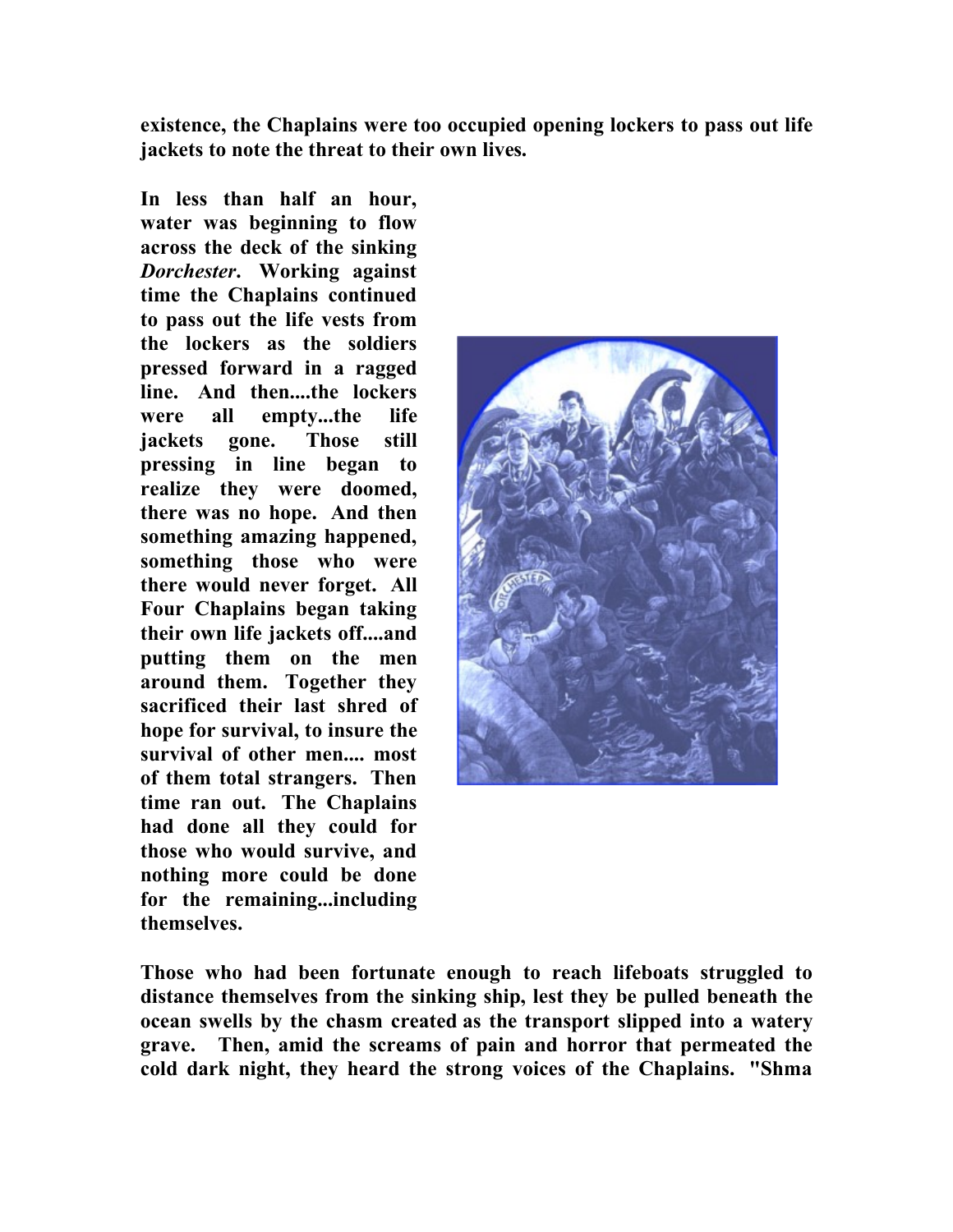**Yisroel Adonai Elohenu Adonai Echod." "Our Father, which art in Heaven, Hallowed be Thy name. Thy kingdom come, Thy will be done."**

**Looking back they saw the slanting deck of the** *Dorchester***, its demise almost complete. Braced against the railings were the Four Chaplains...praying...singing, giving strength to others by their final valiant declaration of faith. Their arms were linked together as they braced against the railing and leaned into each other for support, Reverend Fox, Rabbi Goode, Reverend Poling, and Father Washington. Said one of the survivors, "It was the finest thing I have ever seen this side of heaven."**

**And then, only 27 minutes after the first torpedo struck, the last vestige of the** *U.S.A.T. Dorchester* **disappeared beneath the cold North Atlantic waters. In it's death throes it reached out to claim any survivors nearby, taking with it to its grave the four ministers of different faiths who learned to find strength in their diversity by focusing on the Father they shared. On that day.............**

#### **They Made their "Father" very proud!**



**Of the 920 men who left New York on the** *U.S.A.T. Dorchester* **on January 23rd, only 230 were plucked from the icy waters**